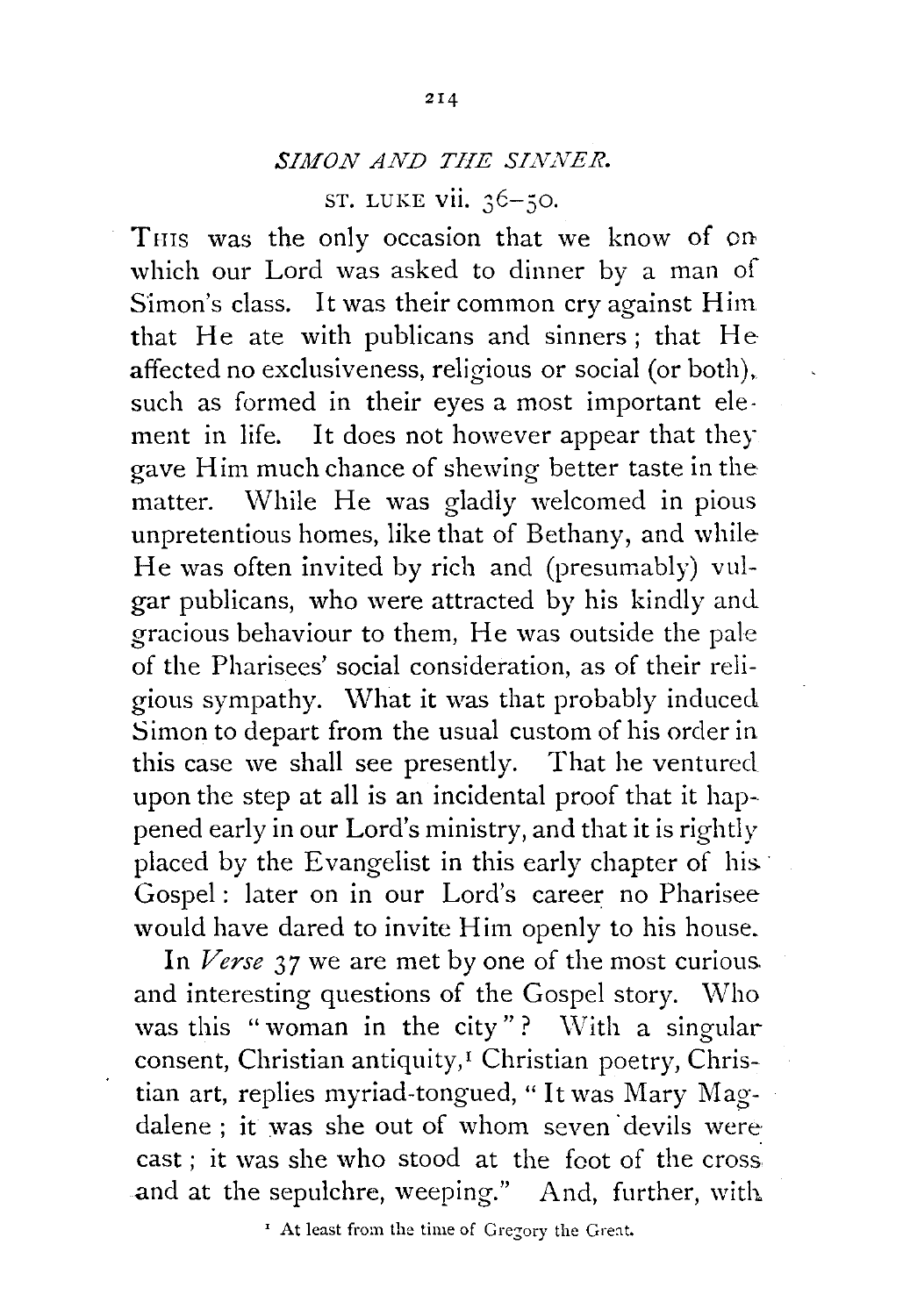less of unanimity they reply, " It was Mary the sister of Lazarus." The one argument which supports this latter identification is apparent. St. John says plainly, in speaking of Mary of Bethany, " It was that Mary which anointed the Lord with ointment, and wiped his feet with her hair." Now it must be confessed that the use of a past tense (first aorist) here would be strong evidence, by itself, that St. John was referring to some past anointing familiar to his readers from other sources. But the only anointing mentioned in the two first Gospels is clearly the same with that *subsequently* recorded by St. John. What remains then but to identify the Mary of St. John xi. 2 with the woman of St. Luke vii.  $37$ ? Thus there does appear from the text itself some reason (though not sufficient reason) for supposing that this sinner was actually the sister of Lazarus.

Much more curious is her popular identification with Mary Magdalene, because it is due not to anything in the text of Scripture, but to a sentiment $\frac{1}{2}$ . sentiment which seems to have been universal, which is certainly true and beautiful in itself, but which has led to the confounding of two utterly distinct characters. That Mary Magdalene was one out of whom seven devils had been cast, is to *us*, with our keen perception of the physical characteristics of " possession," proof positive that she was not the same as the pardoned harlot, that her very misfortune had made such a life impossible. That she was so generally believed to be the same shews how soon the typical and (so to speak) evangelical aspect of the casting out of devils obscured the literal; how instinctiveiy the dispossession of these evil spirits came to be re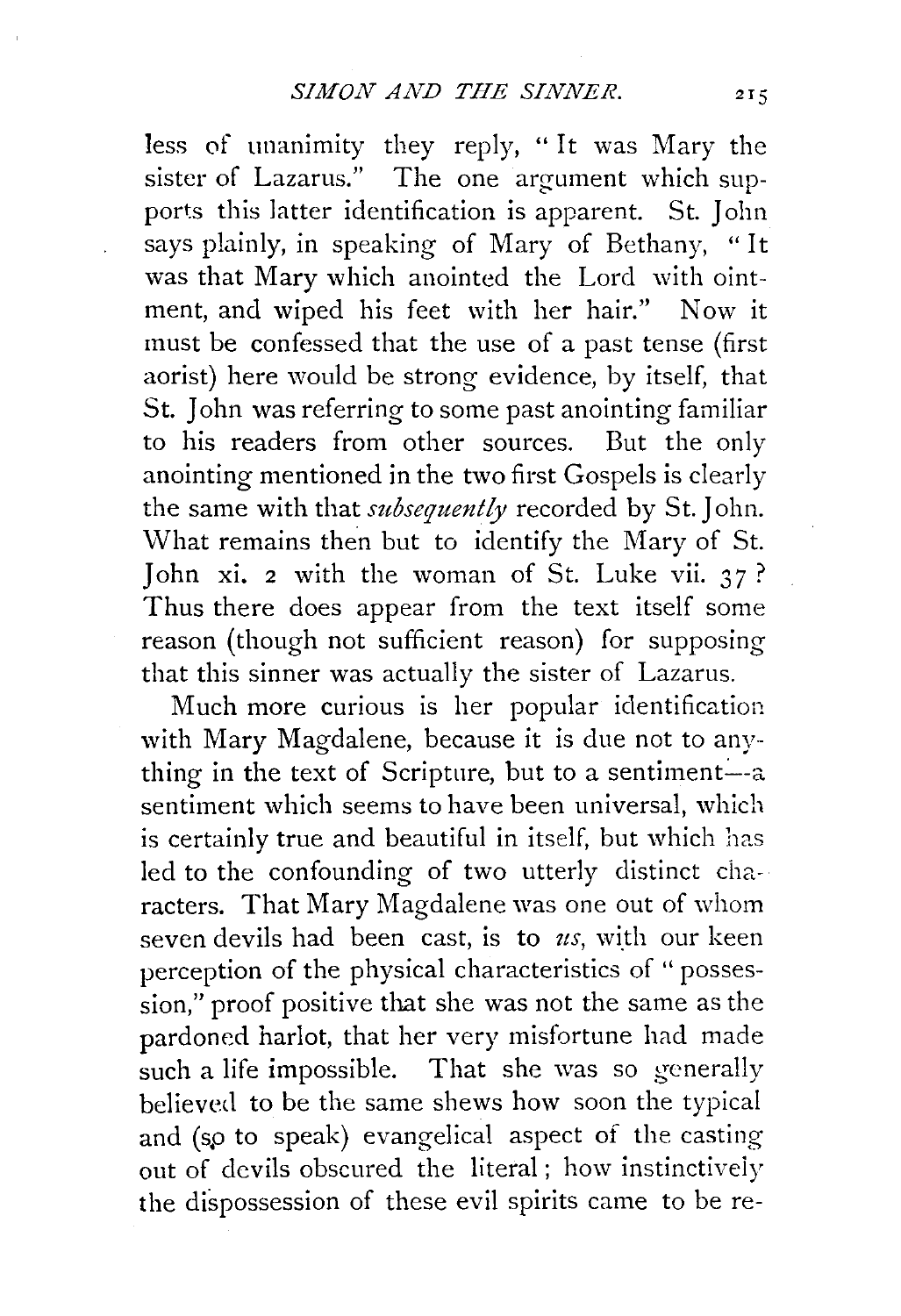garded as the symbol of our deliverance from the thraldom of Justs and passions. Believing, as I do, that our Lord's miracles are (to us) but so many acted parables, I cannot but feel that there was a certain truth in the instinct which recognized in the Magdalene out of whom seven devils had gone the woman who had been rescued from a life of sin.

But even more potent in forming the legend of the "Magdalene" were those passages which speak of her as standing by the cross and watching by the grave. Where should the sinful woman-sinful no longer, but loving so much, because so much forgiven—where should she be found  $but$  beneath the cross, beside the tomb ? This is surely a true instinct : it is no careless error. Is there among those "holy women" one that is foremost and most absorbed in her passionate devotion ? It must be she who was not holy once, who owes it all to Him that she is holy now. True in itself (though mistaken in the particular instance) to Christian experience, as to art and poetry, is the instinct which recognized and hailed the woman that was a sinner in the disconsolate mourner to whom Christ first appeared from the dead : true to the spirit of the gospel was the wish to yield this precedence to the pardoned harlot, to place this crown of favour upon the head of penitence. I almost feel it is a sorry triumph of the dry light of a more critical exegesis to have exploded this mistake, so fruitful has it been of beautiful thoughts and beautiful pictures. <sup>1</sup>

 $\sim$  As a landmark in the history of this legend, it is worth noticing that the first refermed Prayer-book of Edward VI. had a Collect, Epistle, and Gospel for " St. Mary Magdalene," founded on this identification. These were omitted from the second book in consequence of the doubts which arose on the historical question.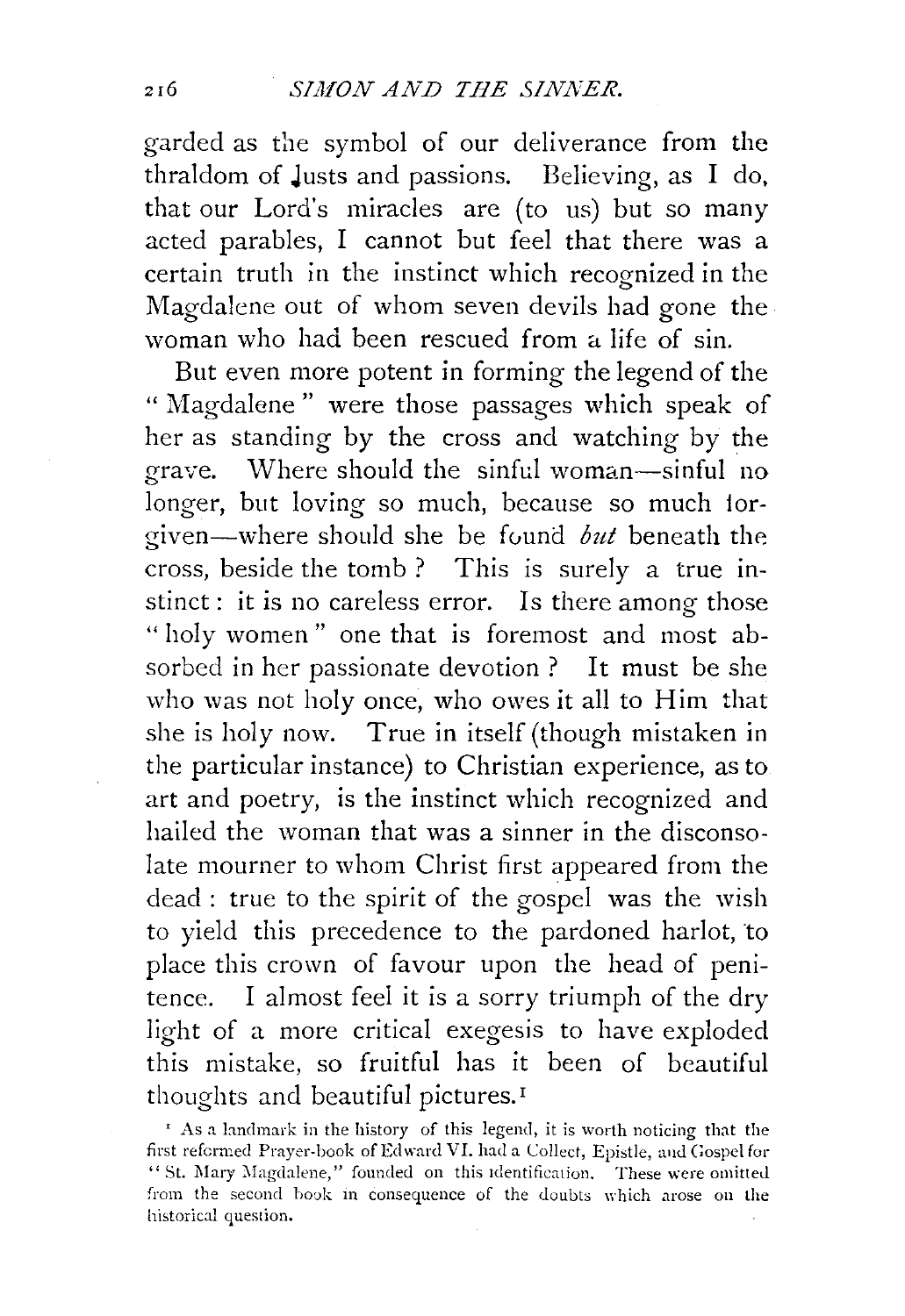If this, however, be a doubtful gain, it is quite otherwise, as it seems to me, with the confusion between the harlot and Mary of Bethany. One must surely have lost all perception of what is true to woman's nature to tolerate the idea that the sister of Lazarus, who had nothing of the passion, nothing of the self-consciousness, of the penitent about her, could have been such an one as the woman in the city. The serenity and quiet piety of that home, as pictured by St. John, and the esteem in which the sisters were held by " the Jews " at the time of their brother's death, make it certain that it never had been the scene of so terrible an upheaval as the fall of the younger sister would have caused. And still more hardly could we imagine that, if she had been such, it would have been written that Jesus "loved Martha, *and her sister,* and Lazarus." God forbid that we should derogate ought from the exceeding love with which He both forestalled and met the love of the penitent sinner; but in his human friendships, in the personal affection which, as man, He had for the beloved disciple and for the Three of Bethany, He surely looked (as the best of us in our measure look) for what was purest, sweetest, most unstained, in man or woman. In this case, therefore, I think that a more true *sentiment* has guided us to a right conclusion, even as a more accurate criticism has in the other case.<sup>1</sup>

It is a question of very inferior interest what

<sup>I</sup> It is very remarkable that a living writer, such as Bonar, in one of his most beautiful hymns (" Weary of earth, and laden with my sin"), should give the name of "Mary" to this woman. Whether he identifies her with Mary of Bethany, or Mary of Magdala, or both, I know not; but I should imagine it must be the former, since there is no possible ground in the text of Scripture for the latter.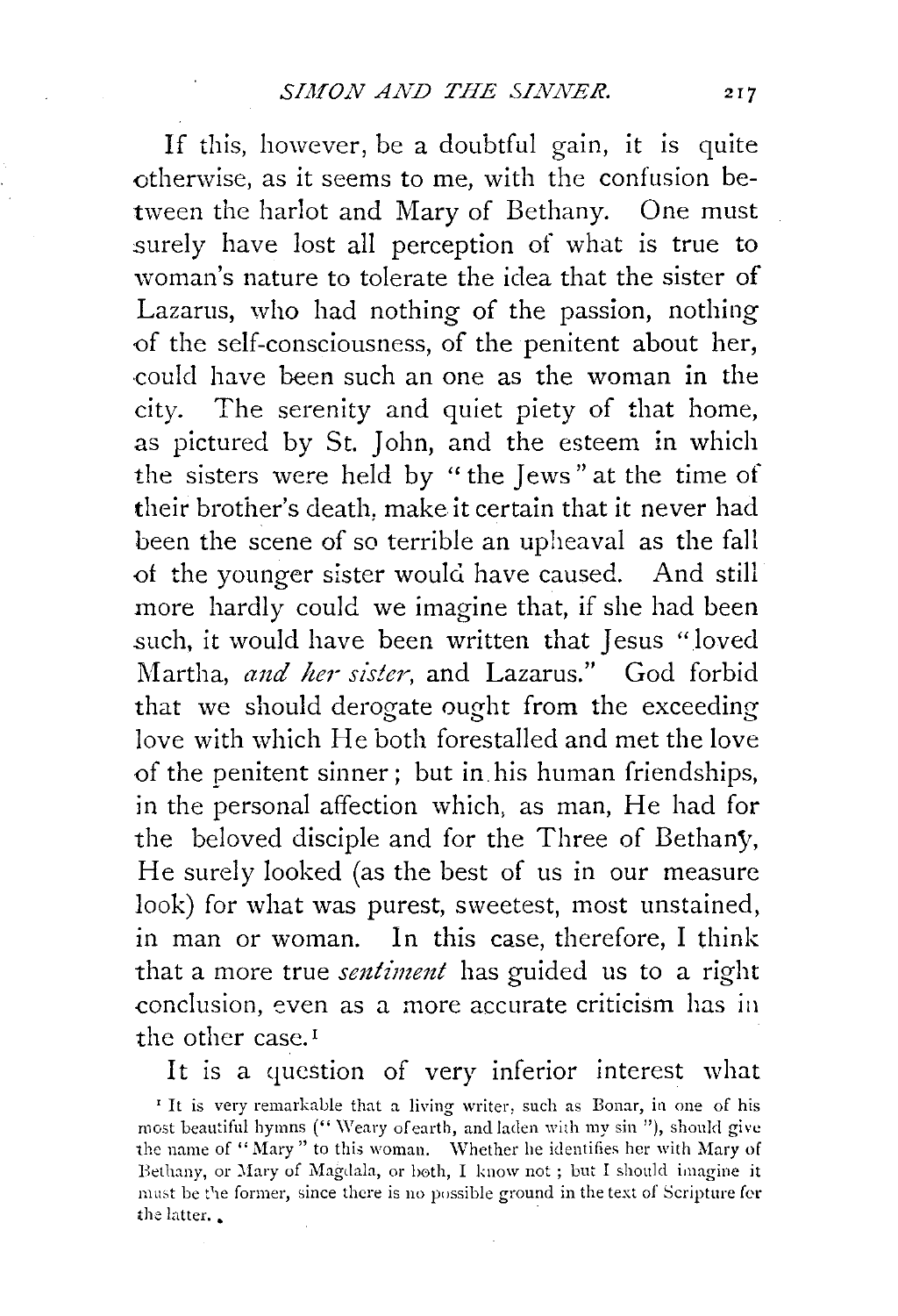"city" this nameless one belonged to. The scene of this part of St. Luke's narrative lies in Galilee; but, on the other hand, this particular section is so far disconnected, that it might quite well belong to one of those visits to Jerusalem of which St. John makes us aware. And no doubt women of her class would be found in Jerusalem far more frequently than in any other city of the Jews: a considerable Gentile element or a foreign garrison would be almost necessary antecedents to their existence. If the narrative of the woman taken in adultery was really written by St. Luke (as many think), and became attached to the Fourth Gospel because it belonged to the ministry at Jerusalem, it would then appear less improbable that we have here another (and, in subject-matter, not dissimilar) fragment from the same ministry, retaining its place in St. Luke's. Gospel. Certainly it is in complete accord with the whole tone and scope of this Evangelist to have preserved two such exquisite pictures of the love of Christ for sinners.

*Having got an alabaster vase of myrrh.*-St. Luke does not say how she "got" it: perhaps she spent her money on it ; perhaps it had been given her in other days, and she had been ashamed to use it on herself: now she feels that what had been only a reproach to her might be turned to holy and profitable account at last.

*Verse* 38. *Standing at his feet behind him.*-This implies, as the commentators point out, that the couch on which our Lord reclined at meat was of some height. It does *not* however in itself argue any humility in the woman, as if she would not ven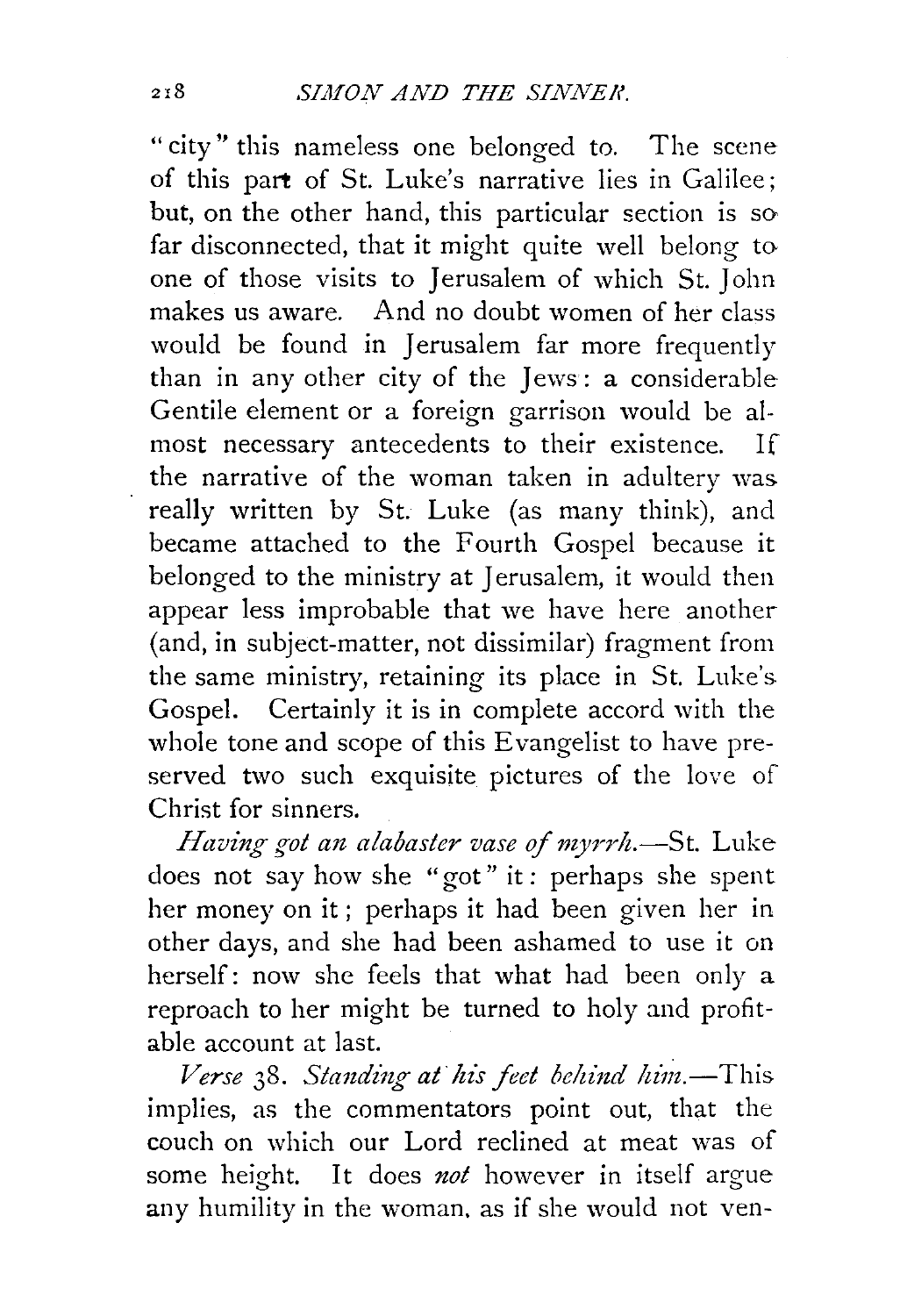ture to "meet his eye:" as our Lord's face was turned to the table, she *could* only approach Him from behind.

This, however, is but a paltry thing to speak of, for here we touch upon a matter most wonderful and beautiful-the blessed audacity, I mean, of the woman in entering Simon's house, and that at the hour ot dinner, before the eyes of the assembled guests. It is hardly possible, I suppose, to measure the strength of the barriers which failed to keep her out.  $W_e$ know the enormous potency of social barriers which make a rich man's threshold as impassable to the uninvited poor as the flame-defended gate of Eden to exiled Adam. But there were in her case religious barriers quite as strong, comparatively unknown to us. Had she touched one of the other guests, instead of Jesus, no doubt he would have felt obliged to leave the meal untasted, to go home and change his clothes and bathe himself, and still remain unclean awhile, ere he was purged from the taint of that pollution. This she knew and felt, and under any other circumstances would have shrunk into any corner to escape their scornful eyes, and would have crept aside (for who so broken in spirit as they who *have been* bold?) like some beaten animal which seeks to hide itself from sight and notice. But on this day all fear or regard of human opinion left her, or, rather, was swallowed up in an overmastering desire. This one thing she knew, that Jesus was there ; this one thing felt, that she must get at Him, must shew Him her devotion, must win from Him, if it were possible, a word of pardon and peace.

*Weeping, began to wash his feet with her tears.*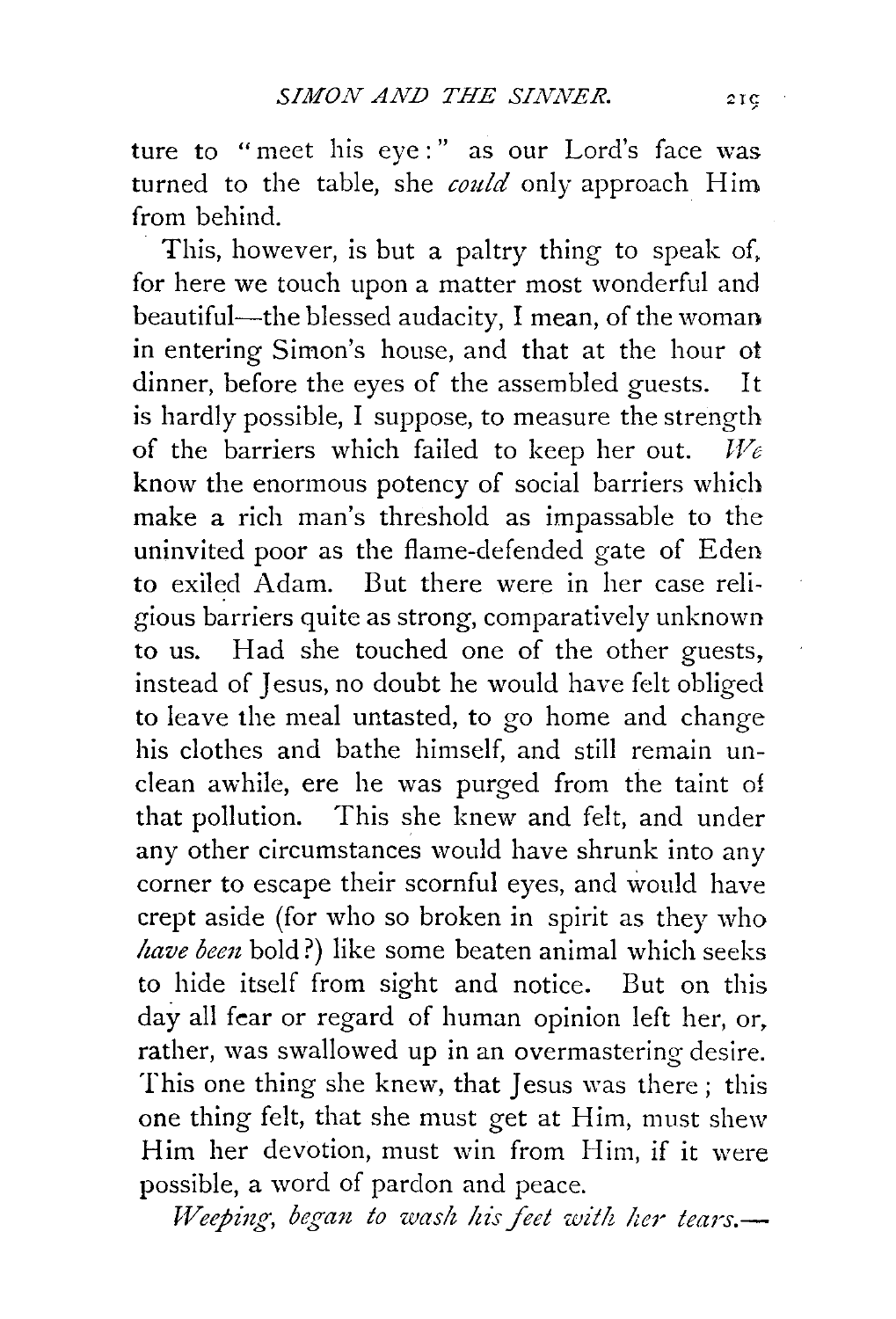Unrestrained and passionate indeed must have been her weeping! No lightly-passing shower of April skies, but the full downpouring of the lowering swollen clouds of autumn. And surely we have here a tacit reproof to those who look so coldly (as some do) upon anything *passionate*-exaggerated, they would say—in the expression of religious emotion. Had they been there, would they not have said (with some truth, too) that her display of affection was very "earthly;" that she had but turned upon another and higher Object the unrestrained feelings of her former life ? Might they not have bid her enter into her closet and weep there, rather than make that show before the eyes of men? To these possible objections our Lord silently but emphatically replies by receiving and commending every circumstance of her passionate service to Himself. Let her weep her heart out; let her kiss her heart out upon his sacred feet; let her lavish upon Him the same endearments she might have profanely wasted upon a human lover, had she ever been able to love one well enough. The safeguard of love towards our dear Lord is *not*  to be found in cold restraints, or in warnings to be "spiritual:" it *is* to be found in  $Him$ . He only, who is God most holy, can receive with perfect safety, without the possibility of harm, the utmost warmth of the most passionate affection. It is sometimes cast as a reproach upon the more devout Christianity of the day that it is "anthropomorphic" in faith and worship. It is not, I think. answered so distinctly and directly as it ought to be  $-\text{that}$  *our* faith and worship must be essentially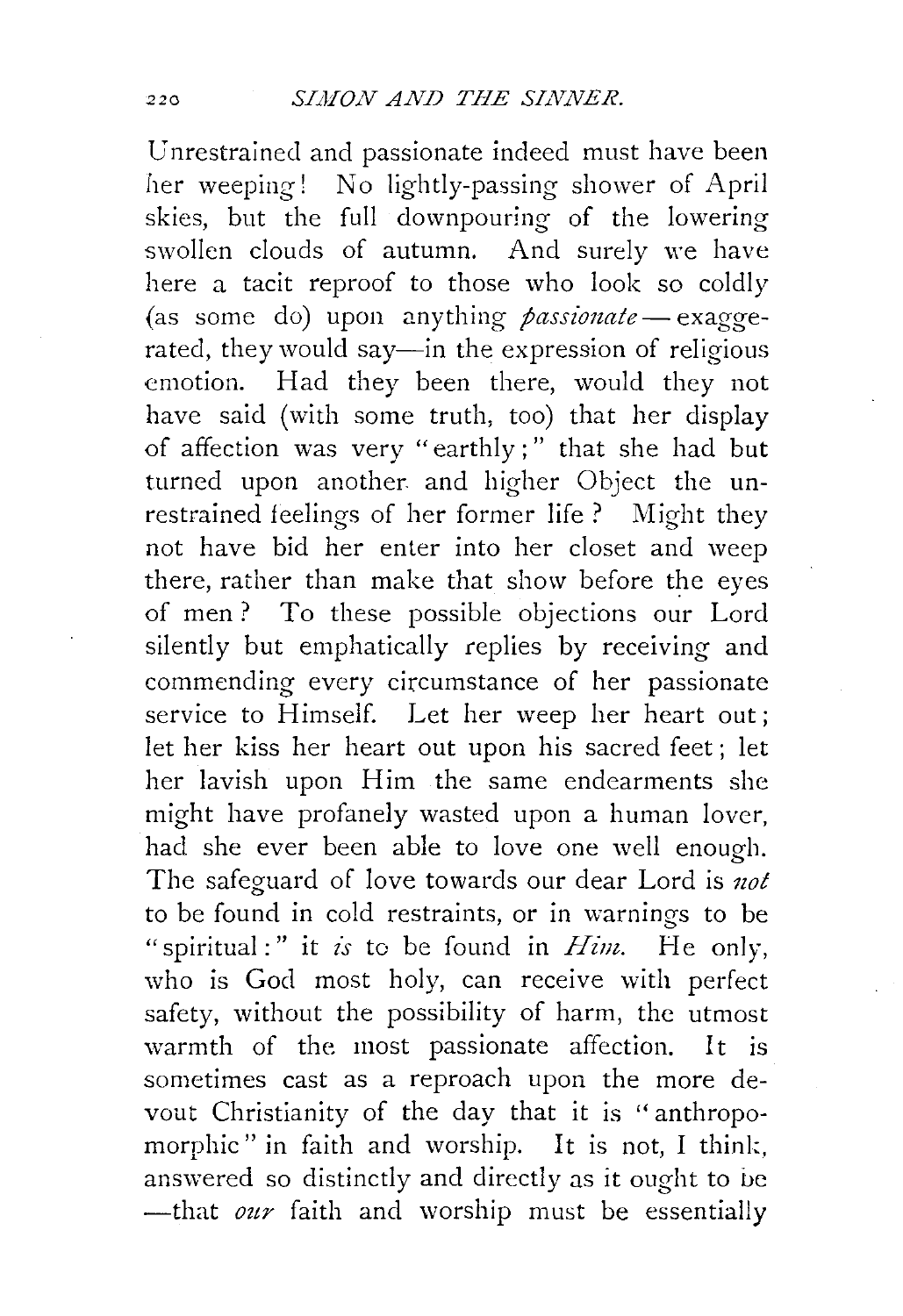"anthropomorphic," because it centres about Him who "was found in fashion as a man." Be it that God in *Himself* is "unknowable" (as they say); *we*  know the Father in the Son, and the Son we know as Christ Jesus; and no man was ever so thoroughly " knowable " as Jesus, because no man was ever so absolutely consistent with Himself. It is in strict dependence upon this principle that we maintain that in our religious worship all pure human emotions, however passionate, are rightly and laudably directed upon the God-man whom we know, and, knowing, love and adore.

Shall we ask what moved her to weep so bitterly? It was of course her faith; faith, vague and undefined, no doubt, yet faith in Him as one immeasurably better and higher than herself, who yet had stooped, at much cost to Himself, to care for her soul and to seek to save it; and this was saving faith. But, looking at it from a lower point of view, we are not so ignorant of human nature as to be perplexed by that vehement sorrow. If we know anything of the secret of the religious influence of one soui over another for good, we know that that secret lies in the union of personal purity, of tenderness, and of strength. It is such men that take us by the right hand and pluck us out of the slough,---that worst slough of despond in which we were sullenly content to abide because none offered to help us out. It is in the presence cf such that the possibility of goodness which we had despaired of, the beauty of holiness which we had disbelieved, and the unspeakable hatefulness of sin which we had laughed at, rush over the soul in a flood which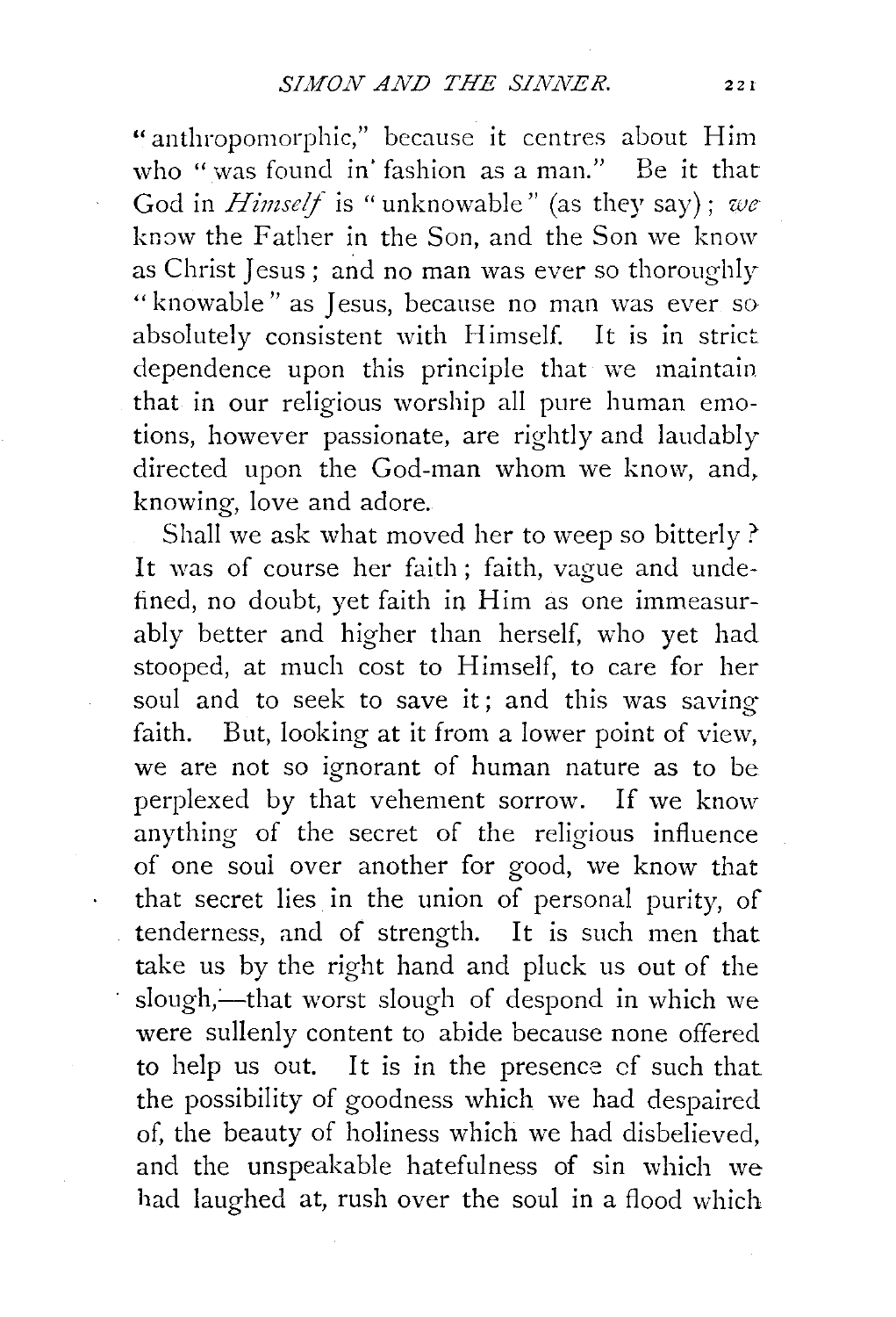(for the time) sweeps all before it. Now in Jesus were found, without measure, these three thingsholiness, tenderness, strength.

*And wiped them 'with the hairs of her head.--* Some see in this the self-avenging conscience of past sins and follies ; as if, mindful how idly she had decked her hair, how worse than idly used it as a snare, she would now for his sake put it to the lowest purpose. But then Mary the sister of Lazarus did the same, and we cannot believe that she had any such revenges to take upon herself. Rather it was the unstudied instinct of a love which pleased itself in using the very best, in devoting that which is the natural " glory" of a woman to the service of her Master and Lord.

*Verse* 39. *Spake with himself, saying.* - This much Simon said to himself, not aloud ; the rest of his internal argument he did not even say to himself. I suppose it was to him so self-evident, so much a matter of course, that it did not even rise into consciousness. This is singularly true to the facts of mental reasoning : the mind does not represent even to itself all the stages by which it reaches its conclusions; it leaps over what is unquestioned and unquestionable to the conclusion which lies beyond. What Simon said to himself was perfectly true, " If this man were a prophet, he would have known who and what kind of person this woman is." What Simon did *not* say to himself, because he thought it unquestionable, was simply false, "If He knew who she is, He would not suffer her to touch Him." How often the most ruinous mistakes of mankind lie exactly in those unquestioned assumptions which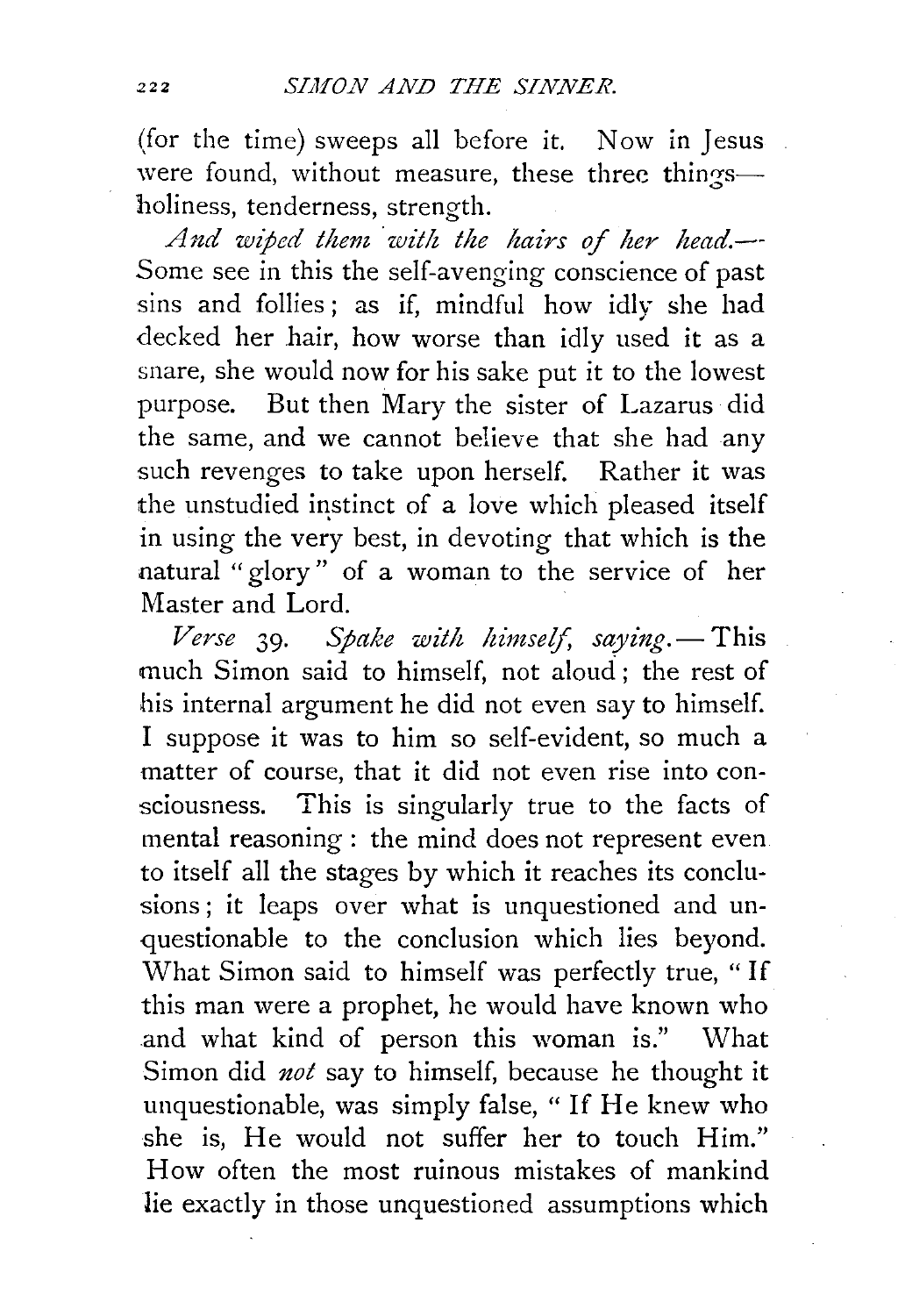they do not put into words, but only argue and act from!

*Verse* 40. *Hesus answering*. - Answering, *i.e.* (as so often), the man's thoughts, not his words, and not even the thought of which he was conscious, but the thought which remained latent in his mind, though powerful to produce other thoughts.

*Verse* 41. *There were two debtors to one creditor.-* Simon, namely, and the woman; both therefore in the same case and strait, equally helpless, equally at the mercy of the creditor; and that creditor, Jesus. Only not astounding because so familiar, is the calm .assumption-all the more monstrous from its very -calmness, its absence of colour and rhetoric-of this speech. Our Lord speaks to his own host, whose bread he was eating, and quietly puts him on a level with a harlot as respects Himself. For if both had "nothing to pay," how was one in any better position than the other, practically? It is true that if the parable stood alone we should not know whether our Lord intended Himself or his Father in heaven by the creditor. But his subsequent words, and the fact that the "much love" of which He spake was unquestionably towards Himself, leave no possible doubt. \Vhen Simon thought over these things .afterwards, how aghast he must have stood at the enormous presumption of his Guest, who represented Himself as the creditor in whose debt, at whose mercy, lay Simon and the woman, and *(pari ratione)*  all the world beside ! All this, however, is in exact accordance with those other enormous and truly "superhuman" assumptions ·which characterize the Sermon on the Mount and other discourses in St.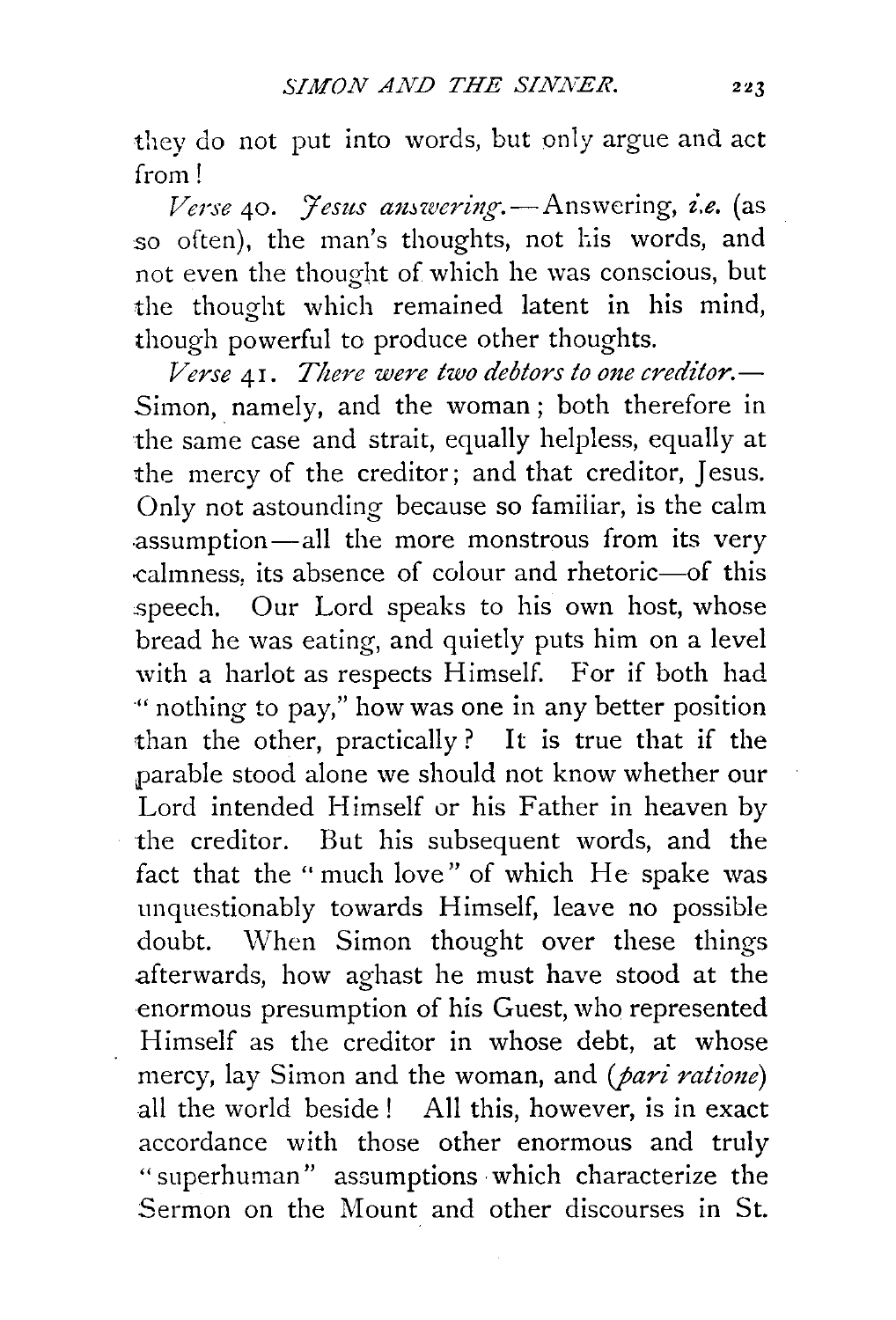Matthew, assumptions which have always seemed to me more conclusive of the Divinity of Christ than any number of isolated texts, because morally irreconcilable with any other theory of his Being. Had He been anything less than in the fullest sense Divine, by what possible perversion could our sins have been represented as a debt owing to Him? by what conceivable arrogance could the forgiveness of those sins be made dependent upon love to Him, shewn forth by personal attention to Him?

*Verse* 44. *Seest thou this woman* ?--He *had* seen her, to scorn and condemn her: our Lord wants him to see her, to admire and envy her. In the contrast that follows it is needful to bear in mind the respective places of these three things-the water for the feet, the kiss, the oil for the head-in the social code of that day. To offer water for the feet, in a country where sandals only were worn in the streets and nothing in the house, was an act of the most elementary courtesy, and its omission a piece of downright rudeness; to give the kiss of welcome was an act of coriventional politeness, the withholding of which was a slight ; to present fragrant oil for the head was a mark of friendliness which by itself our Lord would perhaps hardly have expected from Simon, and hardly perhaps have accepted. That Simon had omitted all three courtesies shewed conclusively that he was not disposed to treat our Lord as a friend, or as an equal. He had, no doubt, asked Him todinner out of curiosity, having heard many strange things of Him, and desiring to hear Him for himself. But having done this much he felt that he had gone quite far enough, and would go no further; he could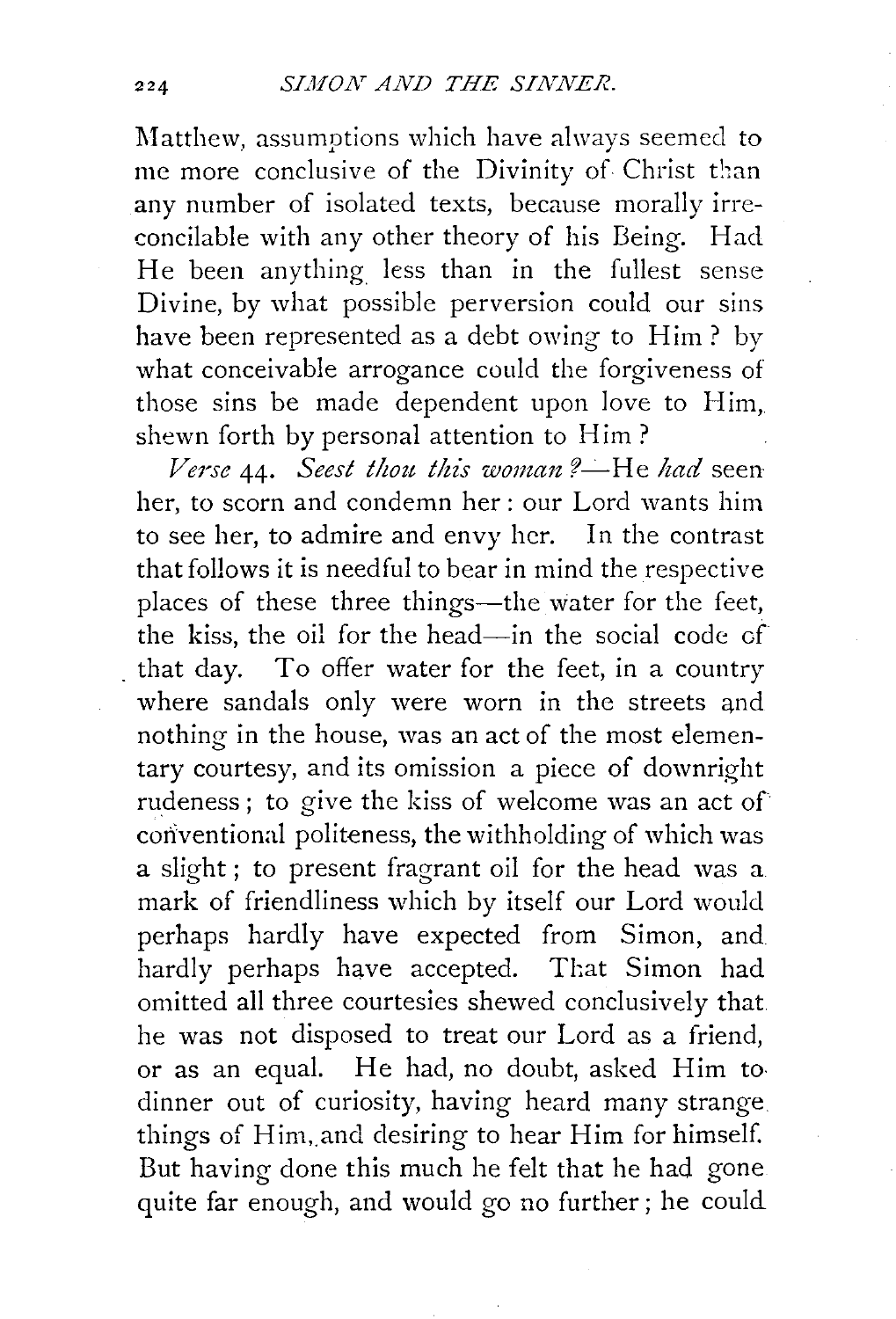not bring himself to be polite, not even to be commonly civil, to his invited guest.

No doubt, also, this feeling of his was as much social as it was religious. If we should say that Simon thought that he was a gentleman, and that *our Lord was not,* we run the risk of offending our own sense of propriety, but we are probably not far from the truth. There can be no doubt that much social hauteur and much consideration of wealth mingled with the religious exclusiveness of the Pharisees. Nor can there be any doubt that Simon treated our Lord, who "for our sakes became poor," with personal rudeness just because He was poor. And, what is much more surprising at first sight than the fact of Simon's rudeness, is the fact that our Lord felt the rudeness and made no pretence of not feeling it: He called attention to it most pointedly and plainly. Most of us, so treated, would have affected not to notice it ; pride, if nothing else, would have kept our mouths shut. I need not say that there was no place for pride in  $Him.$  But I may point out that the absence of pride was not simply due to his humility, in which He bowed his head meekly to every insult: it was also due to that consciousness of his own immeasurable superiority which could not leave Him. Simon's rudeness caused Him pain ; but the pain was for Simon himself, who had lost (and worse than lost) so glorious an opportunity of entertaining, not angels, but the Lord of angels, unawares: salvation had come to his house too, as to Zacchæus's,—but he had despised so great salvation. And yet, as good ever comes out of evil, so Simon's rudeness, sad as it was, only serves to set off VOL. VI. 15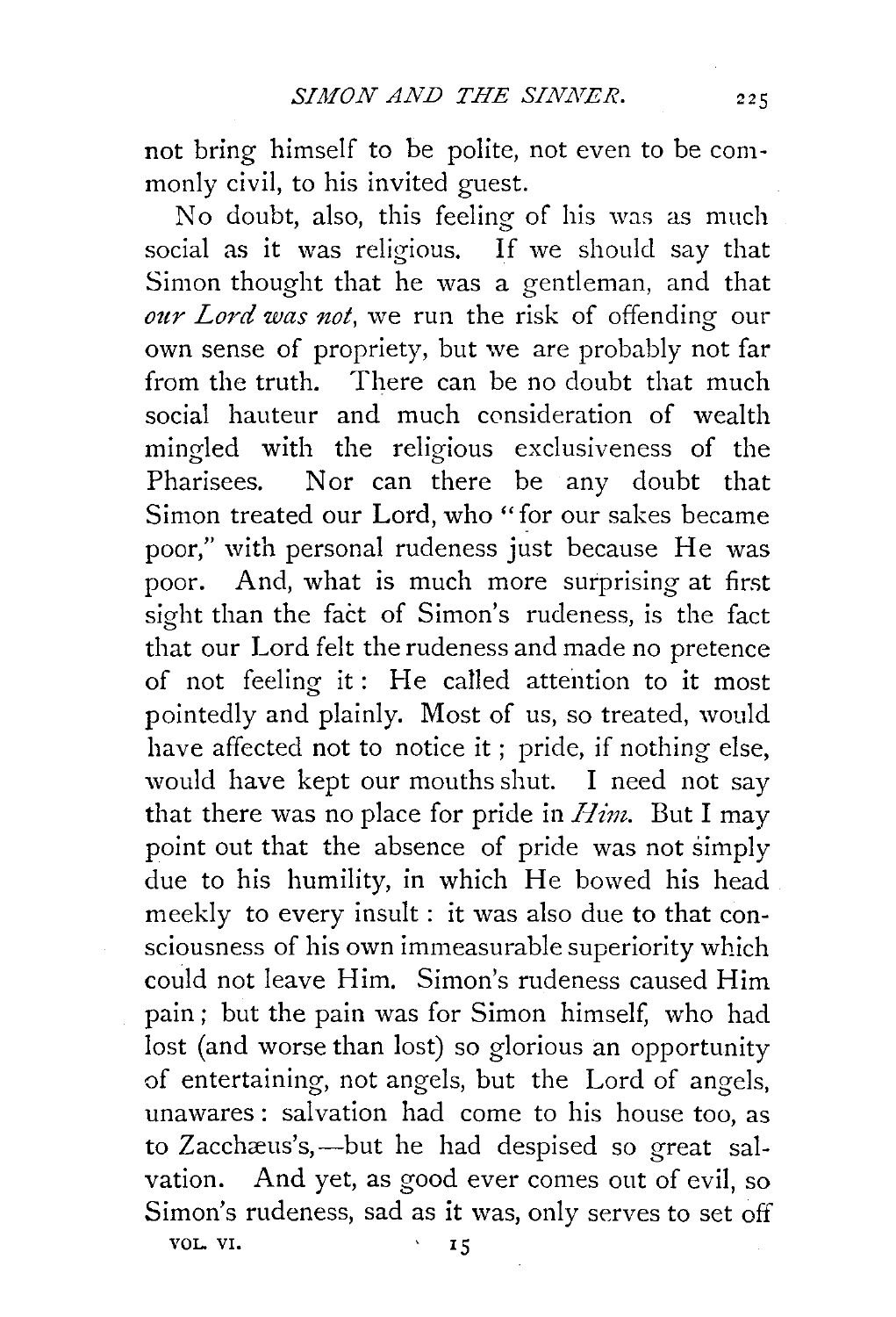for ever by way of foil and contrast the lavish and lowly affection of the woman.

 $$ then that our Lord makes all to depend upon the personal treatment He had received from the Pharisee and the sinner. What we often do in our insolence and self-conceit, as though every man's real worth were measured by his respect for us, *that* He did, the meek and lowly One, in his infinite truthfulness and love. Had He been any other than He was, we should have said that in that "wherefore" He attached a natural but exaggerated importance to personal attentions to Himself. But we know that He was throughout consistent in this;<sup>1</sup> we know that He went so far as to lay down the very same rule as that which shall decide the fate of all nations at the last day : " I was an hungred, and ye gave me meat," &c. ; " I was an hungred, and ye gave me no meat," &c. In a word, it is with us as with Simon and that woman ; our treatment of Him now will decide his treatment of us hereafter. Nor let any one say that there is any real difference between the cases ; that it was the relief of necessities which our Lord insisted upon in the one case ; that it was the display of affection and reverence on which. He dwelt in the other. No line can be drawn between them. Simon would never have dreamt of visiting our Lord if He had been " sick and in prison :" this woman would have sought Him *there* more gladly than in Simon's house. Hence there arises this notable lesson, that ' Compare, *e.g.,* as a slightly different expression of the same phase of his

character, that saying in St. John xix. II, "Therefore he that delivered me unto thee hath the greater sin." In any other accused person, however exalted and innocent, it would be intolerable that he should occupy himself in weighing the comparative degrees of guilt in his enemies.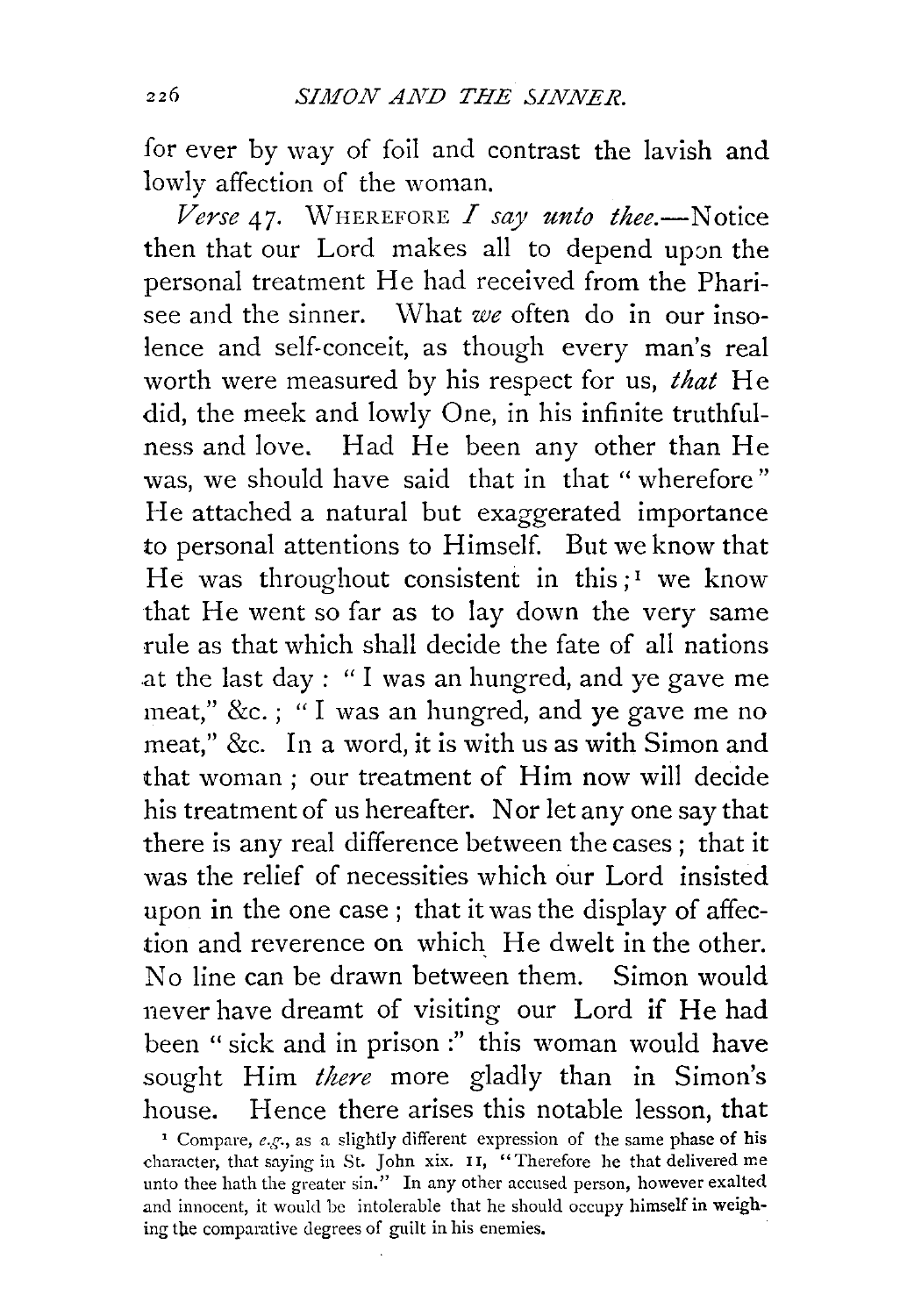any failure in courtesy, any lack of genuine politeness, any withholding of kindly offices from those whom we think socially beneath us, is just as great :an affront to Christ as though it had been shewn to Himself,—for "inasmuch as ye did it not to one of the least of these my brethren, ye did it not to me." The spirit of hauteur and disdain is just the spirit of .Simon ; and it is the sad necessity of Simon now that he often has Jesus for his guest, and always for his neighbour.

*For she loved much.-In* these words, as compared with the foregoing parable (which itself is echoed in the clause following), lies the theological difficulty of the passage. One while our Lord intimates that she loved much because she *had been* much forgiven; .another while He says that she was much forgiven •because she loved much. There are of course many parallel instances of a kind of "inversion" of which ·our Lord was evidently very fond. Everybody will .recall his answer to the question, "Who is my neigh- ·bour?" which takes such an unexpected and subtly instructive turn, and is (in form) no answer at all. ·Still, that a difficulty exists is clear, and the commentators, who are obliged to make it quite clear and logical, are full of doubts which statement to ·enforce and which to· explain away. The Vulgate indeed has actually rendered  $\partial \gamma a \pi \eta \sigma \epsilon \iota$  by  $\partial \Omega$  *diligit* in *Verse* 42, "which of them *doth love* him more?" as if .to suggest that the greater debtor was forgiven most because he was already most in favour.<sup>1</sup> I need not

<sup>&</sup>lt;sup>1</sup> Cornelius à Lapide actually argues at length for this reading of the parable, .although he knew that the Greek has the future. I give some of his words, because they are so strange : "Is qui plurium a suo creditore accepit remis--sionem passim judicabitnr, ideo majorem hanc remissionem a creditore ac-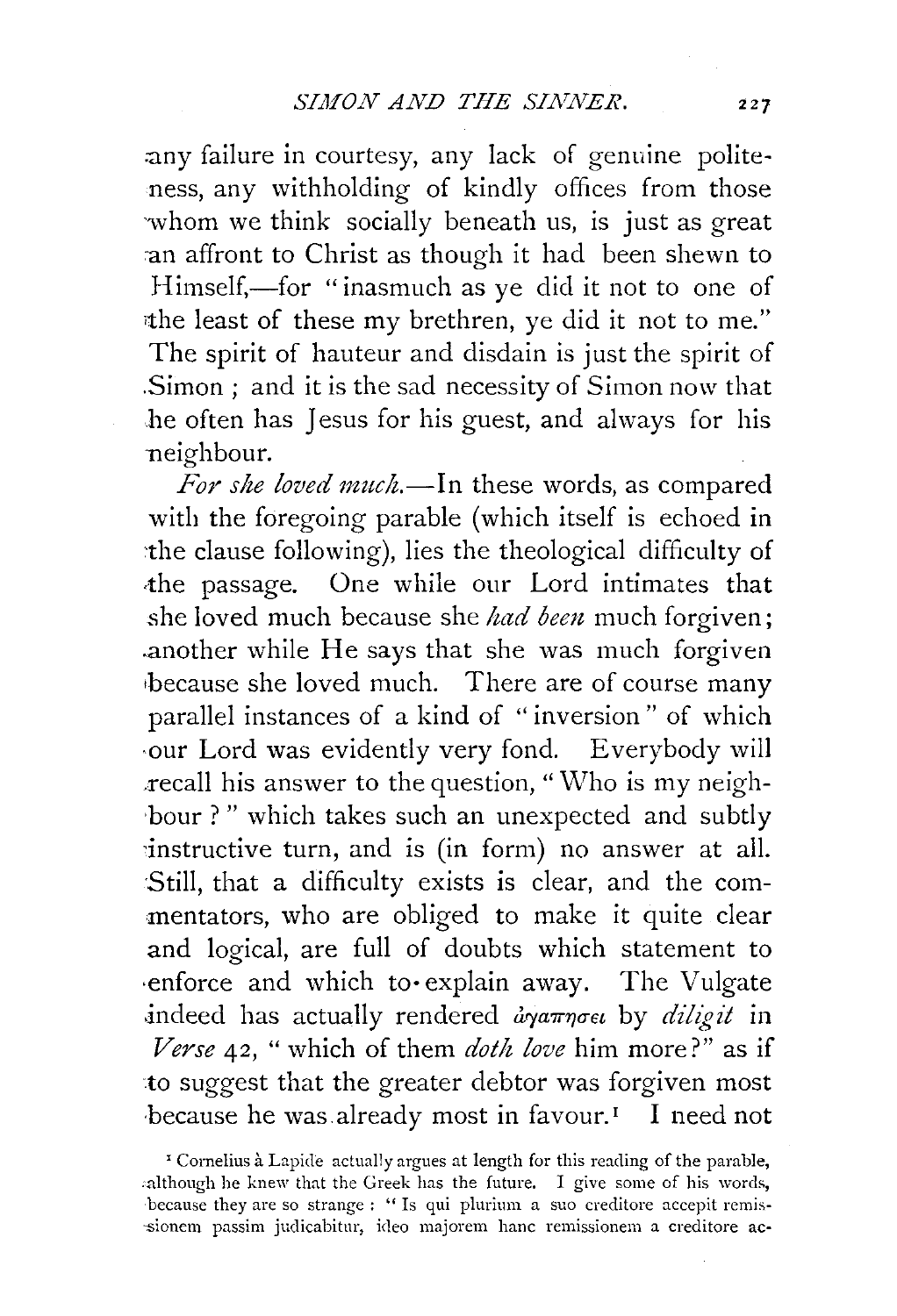say that this is a wanton perversion, both of the literal reading and of the manifest meaning of the passage: the only difference intimated between the debtors is in the amount of their debt before, of their gratitude afterwards.

Can then both be trnc? Is it our conception of forgiveness as a definite and formal act *in time* that is in fault ? Shall we say that forgiveness exists and has existed in the mind of God eternally-aye, and forgiveness of individual sinners, too-though only in the "fulness of time" doth it pass forth and lodge within the soul which welcomes it? Is not the very inversion of which we are thinking—the apparent. interchange of causal relation between human love and Divine forgiveness—meant, not so much to destroy, as to supplement, the formality of our ideas and dogmas as to the remission of sins? There was, it is clear, a sense in which forgiveness frank and free was not only possible, but extant, for the sins both of the woman and of Simon ; and in some way from the knowledge of such forgiveness sprang the eager· love of the penitent. There was also, we must not shrink from maintaining, a sense in which the eager love of the penitent (itself an effect of Divine grace) was found worthy to be crowned with the further grace of pardon for all the past. I do not think that a true theology will try to balance itself between these by verbal reconciliations, much less to set forth one at the expense of the other ; but, glorifying both, to leave them as complemental, not coincident, aspects of one blessed truth.

228

cepisse, quod magis eum dilexerit, ac plura ei officia et signa benevolentiæ exhibuerit, *ob qua plura vicissim illi remisit et condonavit creditor*: simili ergomodo," &c.